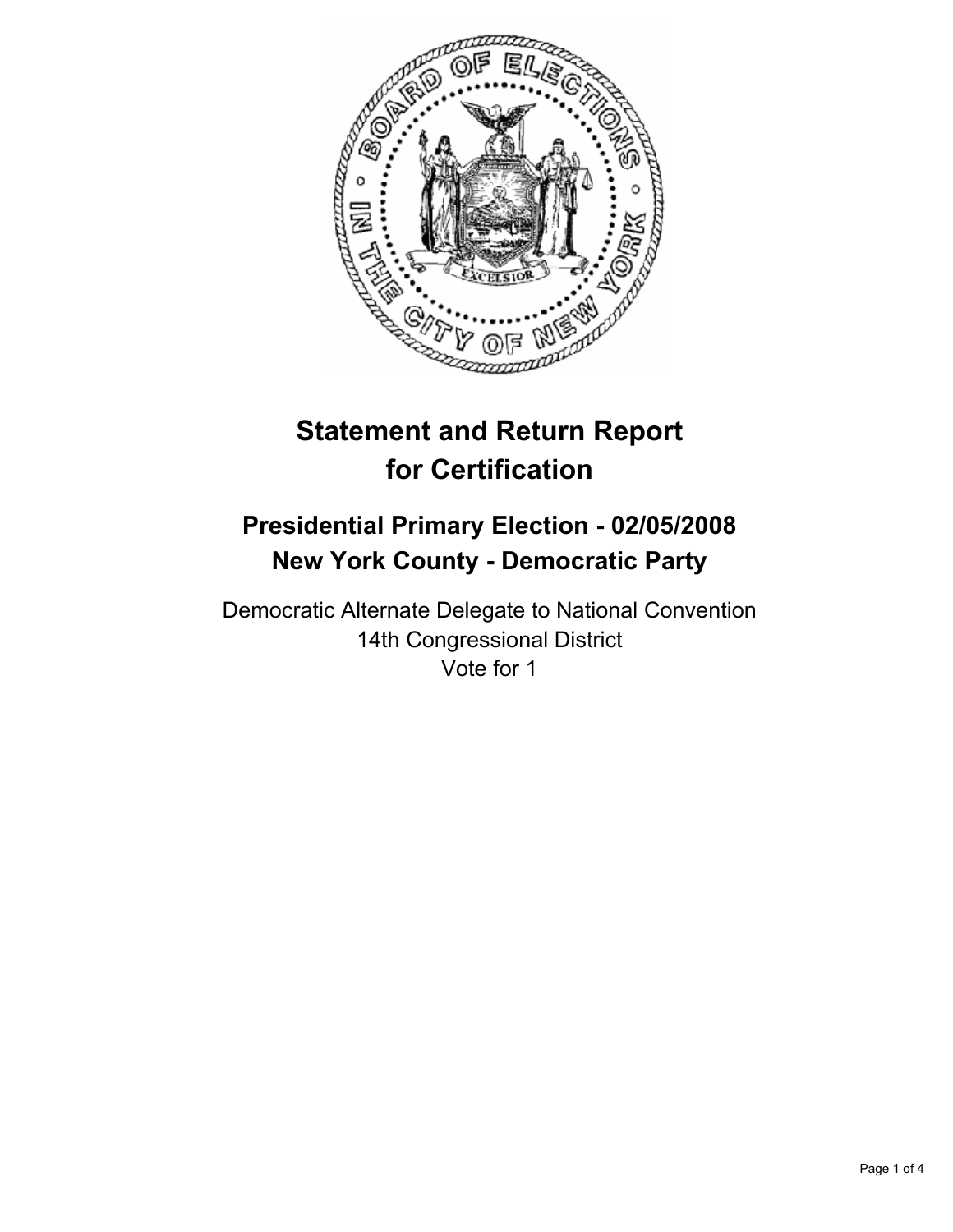

#### **14th Congressional District**

| <b>Assembly District 64</b>                       |        |
|---------------------------------------------------|--------|
| <b>EMERGENCY</b>                                  | 35     |
| ABSENTEE/MILITARY                                 | 80     |
| <b>FEDERAL</b>                                    | 30     |
| <b>AFFIDAVIT</b>                                  | 121    |
| GLORIA D'AMICO (F) - PLEDGED TO SUPPORT CLINTON   | 1,625  |
| SHANNON L ANDERSON (F) - PLEDGED TO SUPPORT OBAMA | 1,201  |
| <b>Total Votes</b>                                | 2,826  |
| <b>Assembly District 65</b>                       |        |
| <b>EMERGENCY</b>                                  | 317    |
| ABSENTEE/MILITARY                                 | 584    |
| <b>FEDERAL</b>                                    | 274    |
| <b>AFFIDAVIT</b>                                  | 641    |
| GLORIA D'AMICO (F) - PLEDGED TO SUPPORT CLINTON   | 8,047  |
| SHANNON L ANDERSON (F) - PLEDGED TO SUPPORT OBAMA | 5,744  |
| <b>Total Votes</b>                                | 13,791 |
| <b>Assembly District 66</b>                       |        |
| <b>EMERGENCY</b>                                  | 116    |
| ABSENTEE/MILITARY                                 | 49     |
| <b>FEDERAL</b>                                    | 22     |
| <b>AFFIDAVIT</b>                                  | 115    |
| GLORIA D'AMICO (F) - PLEDGED TO SUPPORT CLINTON   | 837    |
| SHANNON L ANDERSON (F) - PLEDGED TO SUPPORT OBAMA | 852    |
| <b>Total Votes</b>                                | 1,689  |
| <b>Assembly District 67</b>                       |        |
| <b>EMERGENCY</b>                                  | 0      |
| ABSENTEE/MILITARY                                 | 11     |
| <b>FEDERAL</b>                                    | 5      |
| <b>AFFIDAVIT</b>                                  | 11     |
| GLORIA D'AMICO (F) - PLEDGED TO SUPPORT CLINTON   | 209    |
| SHANNON L ANDERSON (F) - PLEDGED TO SUPPORT OBAMA | 162    |
| <b>Total Votes</b>                                | 371    |
| <b>Assembly District 68</b>                       |        |
| <b>EMERGENCY</b>                                  | 2      |
| ABSENTEE/MILITARY                                 | 43     |
| <b>FEDERAL</b>                                    | 27     |
| <b>AFFIDAVIT</b>                                  | 71     |
| GLORIA D'AMICO (F) - PLEDGED TO SUPPORT CLINTON   | 671    |
| SHANNON L ANDERSON (F) - PLEDGED TO SUPPORT OBAMA | 640    |
| <b>Total Votes</b>                                | 1,311  |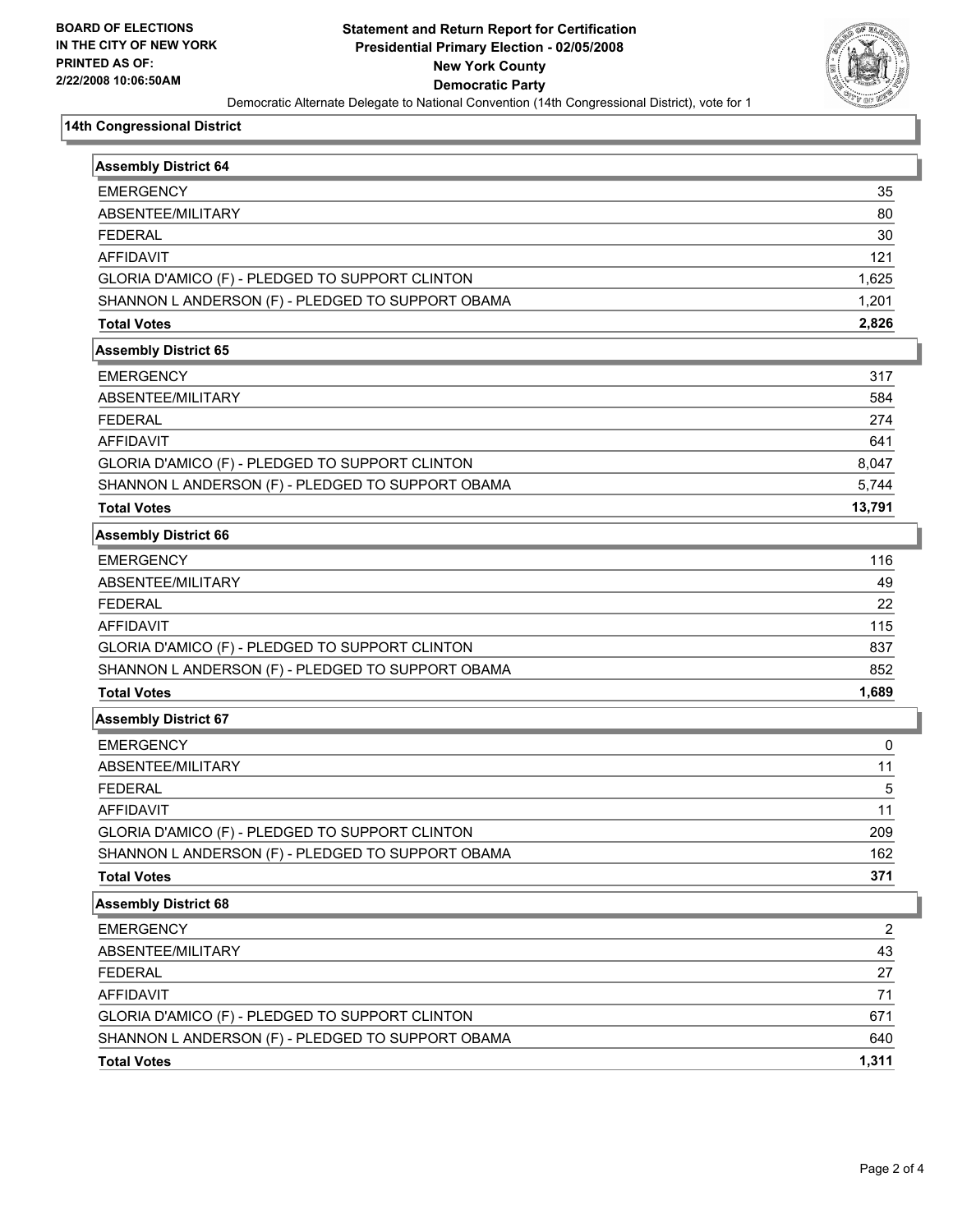

#### **14th Congressional District**

| <b>Assembly District 73</b>                       |        |
|---------------------------------------------------|--------|
| <b>EMERGENCY</b>                                  | 332    |
| ABSENTEE/MILITARY                                 | 735    |
| <b>FFDFRAL</b>                                    | 335    |
| <b>AFFIDAVIT</b>                                  | 585    |
| GLORIA D'AMICO (F) - PLEDGED TO SUPPORT CLINTON   | 8,144  |
| SHANNON L ANDERSON (F) - PLEDGED TO SUPPORT OBAMA | 6,229  |
| <b>Total Votes</b>                                | 14,373 |
| <b>Assembly District 74</b>                       |        |
| <b>EMERGENCY</b>                                  | 372    |
| ABSENTEE/MILITARY                                 | 493    |
| <b>FEDERAL</b>                                    | 174    |
| <b>AFFIDAVIT</b>                                  | 376    |
| GLORIA D'AMICO (F) - PLEDGED TO SUPPORT CLINTON   | 6,446  |
| SHANNON L ANDERSON (F) - PLEDGED TO SUPPORT OBAMA | 5,199  |
| <b>Total Votes</b>                                | 11,645 |
| <b>Assembly District 75</b>                       |        |
| <b>EMERGENCY</b>                                  | 52     |
| ABSENTEE/MILITARY                                 | 176    |
| <b>FEDERAL</b>                                    | 91     |
| <b>AFFIDAVIT</b>                                  | 207    |
| GLORIA D'AMICO (F) - PLEDGED TO SUPPORT CLINTON   | 2,340  |
| SHANNON L ANDERSON (F) - PLEDGED TO SUPPORT OBAMA | 1,808  |
| <b>Total Votes</b>                                | 4,148  |
|                                                   |        |